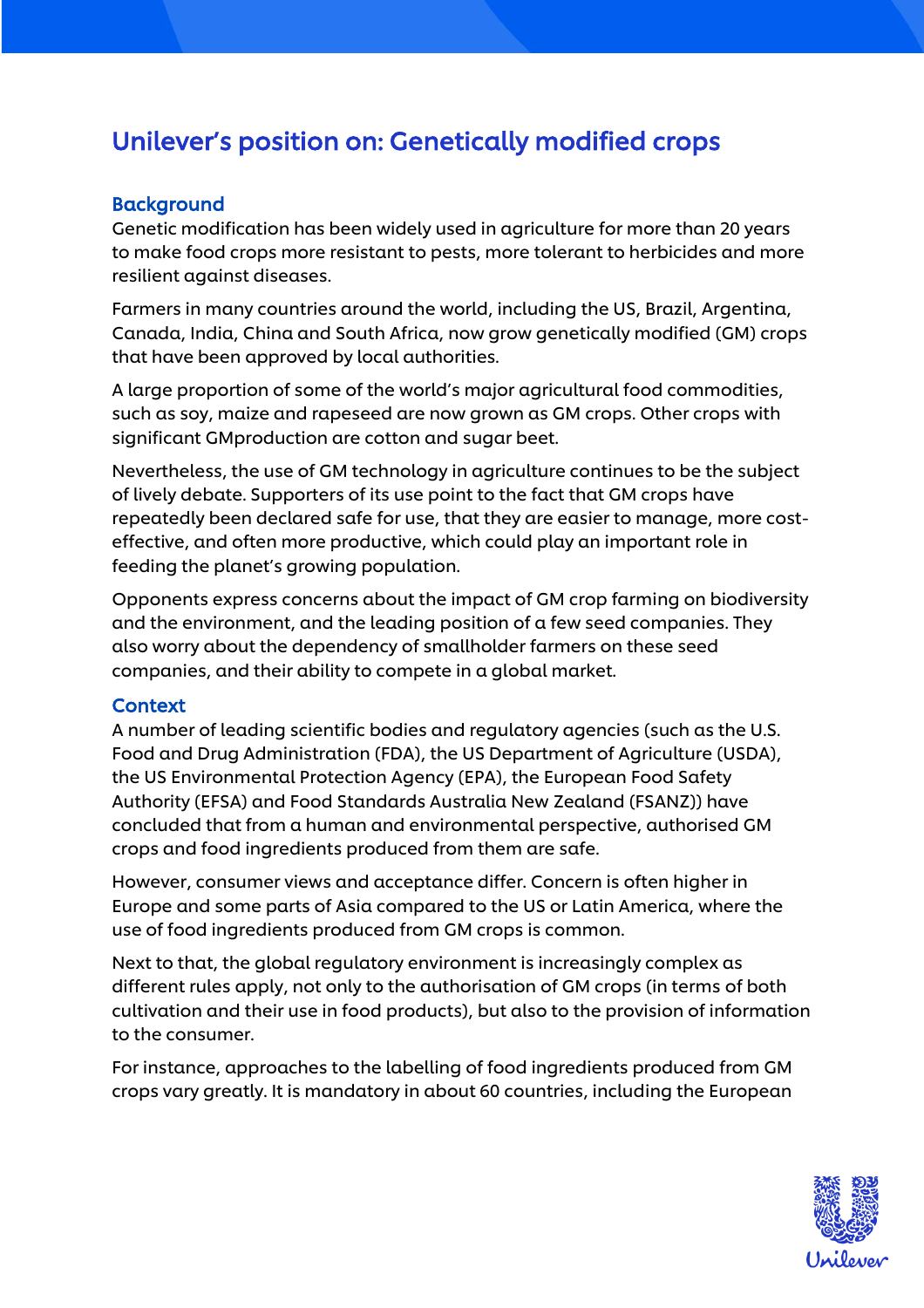Union, Russia, Turkey, Australia or Brazil. In the US, attempts to enact such a requirement in some states triggered a public debate about GM crops.

## Unilever's position

In line with our aspiration to make sustainable living commonplace, we believe that science and technology, used in a responsible manner in agriculture, hold the potential to help meet the world's long-term food needs more sustainably.

# Commitment to safety

As one of the largest consumer goods companies in the world, Unilever's priority is to provide consumers with products that are safe, meet all regulatory requirements and fulfil our high standards for quality.

Our commitment to safety and quality includes all of our food ingredients, whether produced from conventional crops or from GM crops authorised by regulatory bodies. We believe that these GM crops are as safe as their traditional counterparts and fully support regulatory control of the use of GM technology and continued scientific review in this area.

# Commitment to sustainable sourcing

We have committed to sourcing 100% of our agricultural raw materials sustainably by 2020. Whether the crops we use are conventional or genetically modified, all have to conform to the Unilever Sustainable Agriculture Code, which requires our suppliers to protect farmland biodiversity and minimise chemical inputs.

We believe the use of responsibly-grown GM crops in markets where there is regulatory and consumer approval can sit alongside our sustainability ambitions.

We are also committed to improving the lives of smallholder farmers. Since 2010 we have helped more than 800,000 gain access to training and support – often including the provision of seeds – as part of our commitment to make a positive impact on the lives of 5.5 million people in our value chain by 2020.

## Commitment to transparency

Unilever fundamentally supports the principle of transparency and the provision of information to consumers who want to know about the use of ingredients produced from GM crops.

In markets where there is a labelling requirement, Unilever will provide on-pack information in full compliance with the relevant legislation. In markets where there is no regulatory framework for mandatory labelling, Unilever will work with industry stakeholders to support the voluntary provision of information via websites or consumer carelines to disclose the use of ingredients produced from GM crops in food products.